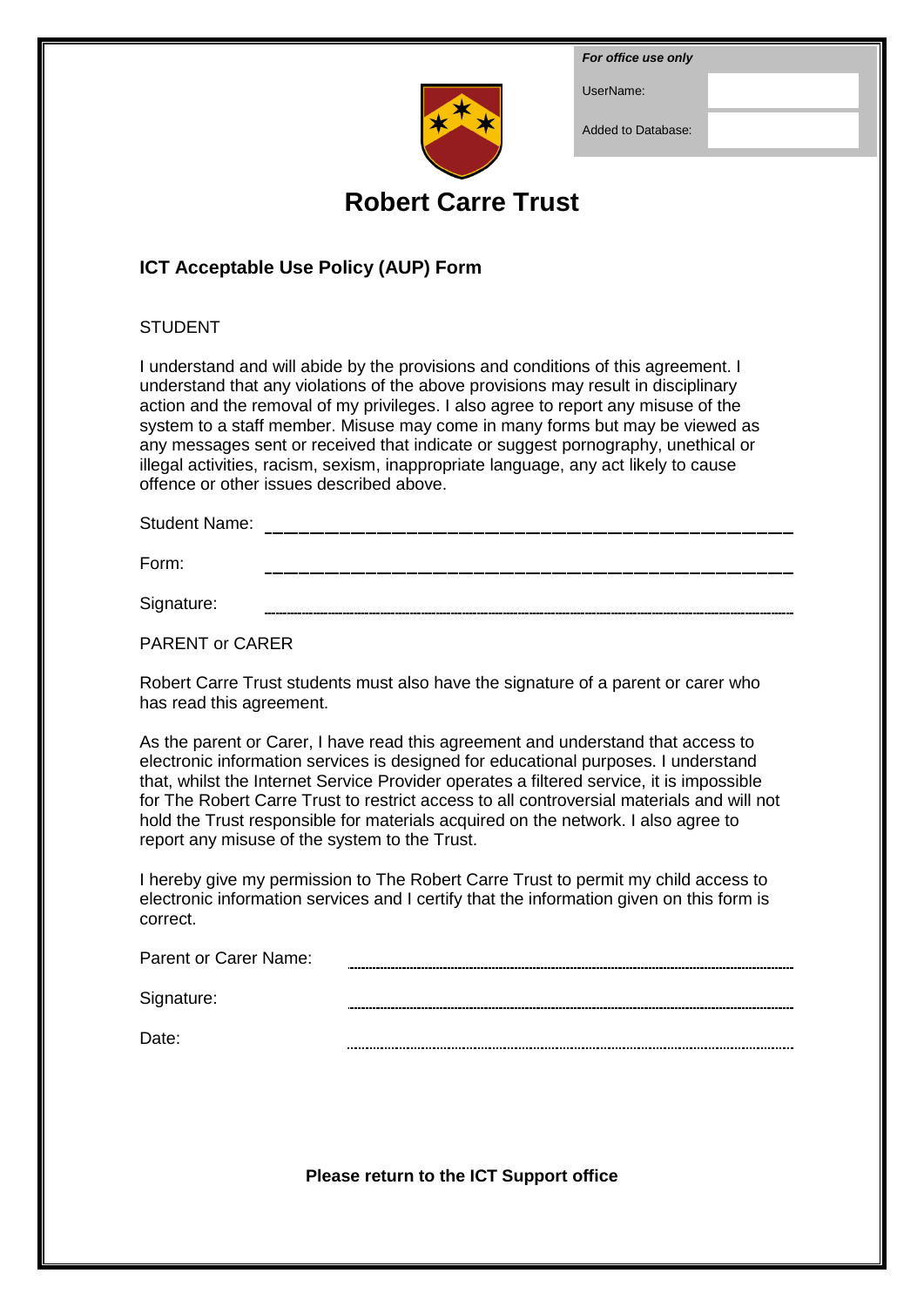

## **Robert Carre Trust**

### **ICT Acceptable Use Policy**

To qualify for Network, Internet and e-mail access, students must read, sign and return the agreement attached to this Acceptable Use Policy.

The Robert Carre Trust strongly believes in the educational value of such electronic services and recognises their potential to support the curriculum. Every effort will be made to provide quality experiences for students and teachers using this information service. Inappropriate and/or illegal interaction with any information service is strictly prohibited.

If British decency laws are breached or the Computer Misuse Act 1990 is breached then a student is likely to have the matter referred to other authorities including the police. The Computer Misuse Act 1990 identifies three specific offences:

- 1. Unauthorised access to computer material (that is, a program or data).
- 2. Unauthorised access to a computer system with intent to commit or facilitate the commission of a serious crime.
- 3. Unauthorised modification of computer material.

Please read this document carefully, only once it has been signed and returned will access to the computer system be permitted. Listed below are the provisions of this agreement. If any student violates these provisions, access to the Network, Internet and e-mail will be denied and the student will be subject to disciplinary action.

Terms and Conditions of This Agreement

#### **1. Personal Responsibility**

As a representative of the Robert Carre Trust, I will accept personal responsibility for reporting any misuse of the network to a staff member. Misuse may come in many forms, but it is commonly viewed as any message(s) sent or received that indicate or suggest pornography, unethical or illegal requests, racism, sexism, inappropriate language, any use which may be  $\frac{1}{y}$  to cause offence and attempts to disrupt or hack into the computer network.

#### **2. Acceptable Use**

The use of ICT must be in support of education and research in accordance with the educational goals and objectives of The Robert Carre Trust. Students are personally responsible for this provision at all times when using any ICT resource.

Use of other networks or computing resources must comply with the rules appropriate to that network. (e.g. within other partners of the Joint Sixth Form or when on work placement)

Transmission of any material in violation of any United Kingdom or other national laws is prohibited. This includes, but is not limited to, copyrighted material, threatening or obscene material or material protected by trade laws.

Use for commercial activities by for-profit organisations or personal enterprise is generally not acceptable.

#### **3. Privileges**

The use of the ICT is a privilege and inappropriate use can result in that privilege being withdrawn. Students will participate in a discussion with a member of staff as to proper behaviour and use of the facilities. Staff will rule upon inappropriate use and may deny, revoke or suspend usage.

#### **4. Network Etiquette and Privacy**

Students are expected to abide by the generally accepted rules of network etiquette. These rules include, but are not limited to, the following:

BE POLITE. Never send or encourage others to send abusive messages. Respect the rights and beliefs of others

USE APPROPRIATE LANGUAGE. Remember that you are a representative of the Trust on a global public system. Never swear, use vulgarities or any other inappropriate language. Illegal activities of any kind are strictly forbidden.

PRIVACY. Do not reveal any personal information to anyone, especially the home address or personal telephone of yourself or any other .<br>students.

PASSWORD. Do not reveal your password to anyone. If you think someone has obtained your password, contact a member of ICT Support immediately.

ELECTRONIC MAIL. Electronic mail (e-mail) is not guaranteed to be private. Messages relating to, or in support of, illegal activities may be reported to appropriate authorities.

REFERENCE WORK. Cite references for any facts that you present. Do not copy other people's work and imply that it is your own (i.e plagiarism). Plagiarism leads to formal action, up to and including, withdrawal from examination and qualifications.

DISRUPTIONS. Do not use the network in any way that would disrupt use of the services by others.

#### **5. Services**

The Robert Carre Trust makes no warranties of any kind whether expressed or implied, for the network service it is providing. The Robert Carre Trust will not be responsible for any damages suffered whilst on this system. These damages include loss of data as a result of delays, nondeliveries, mis-deliveries or service interruptions caused by the system or elements of the system, errors or omissions. Use of any information obtained via the network or other information systems is at the students own risk. The Robert Carre Trust specifically denies any responsibility for the accuracy of information obtained via its Internet services.

#### **6. Security**

If you identify a security problem, notify a member of ICT Support at once. Never demonstrate the problem to another student. All use of the system must be under your own username and password. Remember to keep your password to yourself. Do not share it with friends. Anyone caught disclosing passwords may have their access denied and may be subject to disciplinary action. Any user identified as a security risk may be denied access to the system and be subject to disciplinary action.

#### **7. Vandalism**

Vandalism is defined as any malicious attempt to harm or destroy any equipment or data of another user or of any other networks that are connected to the system. This includes, but is not limited to, the uploading or creation of computer viruses, the wilful damage of computer hardware, whether connected to the network or not, the deletion of data from its place of storage.

#### **8. Online Ordering systems**

It is strictly forbidden for students to use the Internet for ordering goods or services regardless of their nature. In addition it is also forbidden for students to subscribe to any newsletter, catalogue or other form of correspondence via the Internet, regardless of its nature.

#### **9. Electronic Mail**

Electronic mail (email) is provided by the Trust, the use of Internet based email systems is forbidden. The sending or receiving of any email, which contains any inappropriate material, is strictly forbidden. This material includes, but is not limited to, pornography, unethical or illegal requests, racism, sexism, inappropriate language, any use which may be likely to cause offence. Disciplinary action will be taken in all cases. It is also forbidden to send large volume emails *(spamming)*.

#### **10. Non Educational Online Activity**

Students are not permitted to access non educational games, media *(e.g. YouTube)* or chat services available online.

#### **11. Internet Search Engines**

Students are required to use Internet search engines responsibly. If students are found to be searching for material unsuitable and in breach of this policy they will face disciplinary action.

Students are strictly forbidden from removing safety filters from Internet Search engines in order to access unsuitable material. This includes but is not limited to the removal of the SafeSearch feature.

#### **12. Executable, Music and Video Files**

Students are strictly forbidden from introducing executable files *(e.g. '.exe, .cmd, .bat, .bin'*) to the network as these can is some cases contain harmful viruses. This includes but is not limited to copying such files onto shared network drives, saving them on your Home Area (H:\) and running them from your USB memory stick.

Students are strictly forbidden from introducing music and video files *(e.g. '.mp3, .mp4, .mpeg, .wav, .avi')*. These files in many cases are copyrighted and the copying onto shared network drives or storing on your Home Drive (H:\) may breach their copyright.

Students are strictly forbidden from downloading executable, music and video files when using the Trust's Internet provision.

#### **13. Bring Your Own Device (BYOD)**

Students choosing to connect their personal devices to the Trust's wireless network accept that, where appropriate, they must comply with the requirements and terms of this policy and abide by the **ICT Bring Your Own Device (BYOD)** policy.

#### **14. Accessing Remote Systems**

Students are only permitted to access remote systems authorised by The Robert Carre Trust. These systems include, but are not limited to, those deployed by member schools of the Sleaford Joint Sixth Form.

#### **15. Saving Your Work**

Students must not use external media *(e.g. USB memory and external hard disks)* as their primary storage repository as it is not possible to recover lost or corrupted files. Students are advised to save all files to their Home Drive (H:\) where it is routinely backed up and easily accessed both onsite and remotely. Students are advised to regularly save amendments to their files to minimise data loss if their service is interrupted.